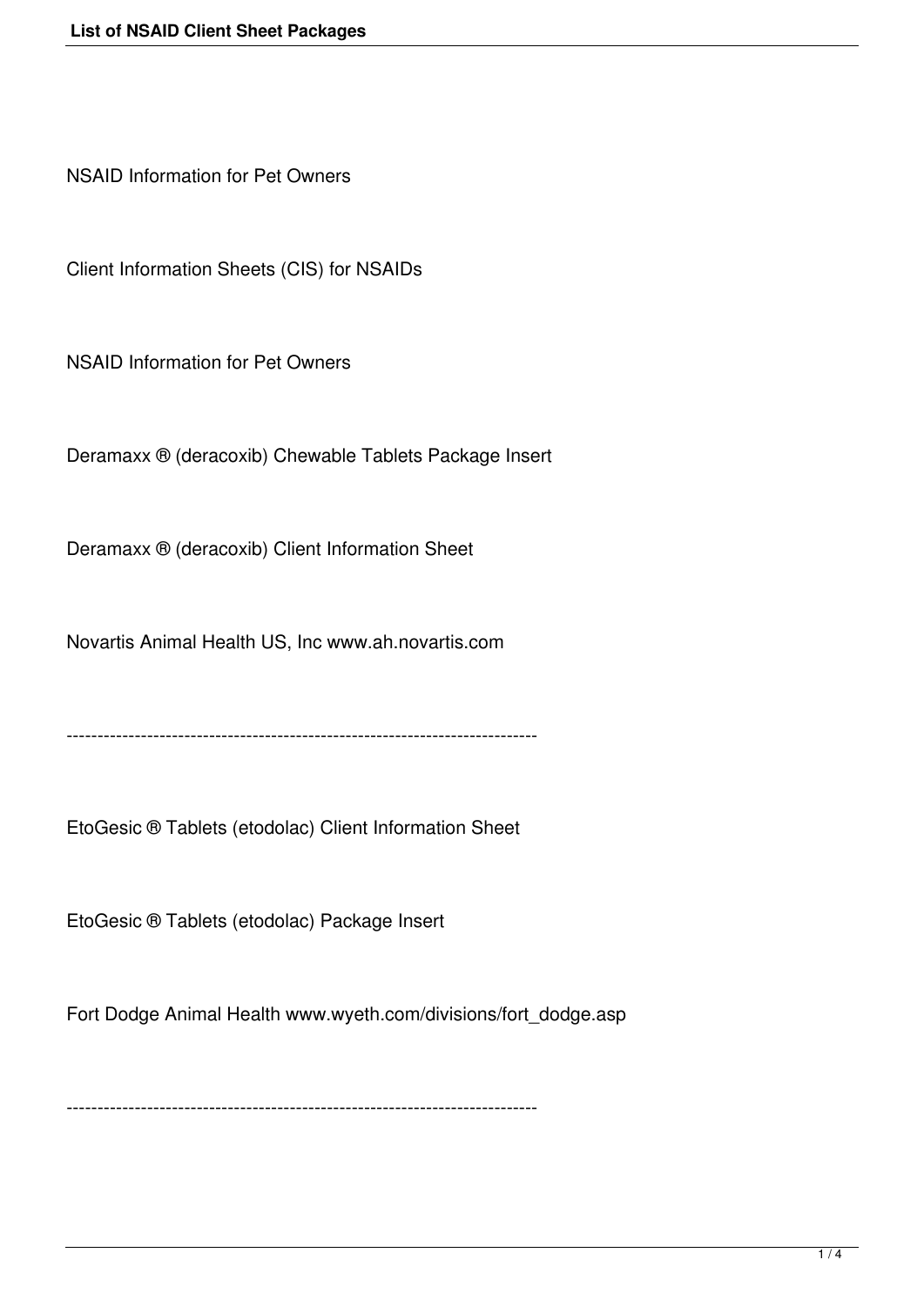Metacam ® Oral Suspension Package Insert

Metacam ® Client Information Sheet

Boehringer Ingelheim Vetmedica, Inc

www.bi-vetmedica.com/index.html

Website specifically for Metacam www.metacam.us/

----------------------------------------------------------------------------

Novox Caplets (generic carprofen) Packet Insert with Client Infomration Sheet

IMPAX Laboratories, Inc. www.impaxlabs.com

----------------------------------------------------------------------------

Previcox ™ (firocoxib) Chewable tablet Package Insert

Previcox ™ (firocoxib) Chewable tablet Client Information Sheet

Merial www.merial.com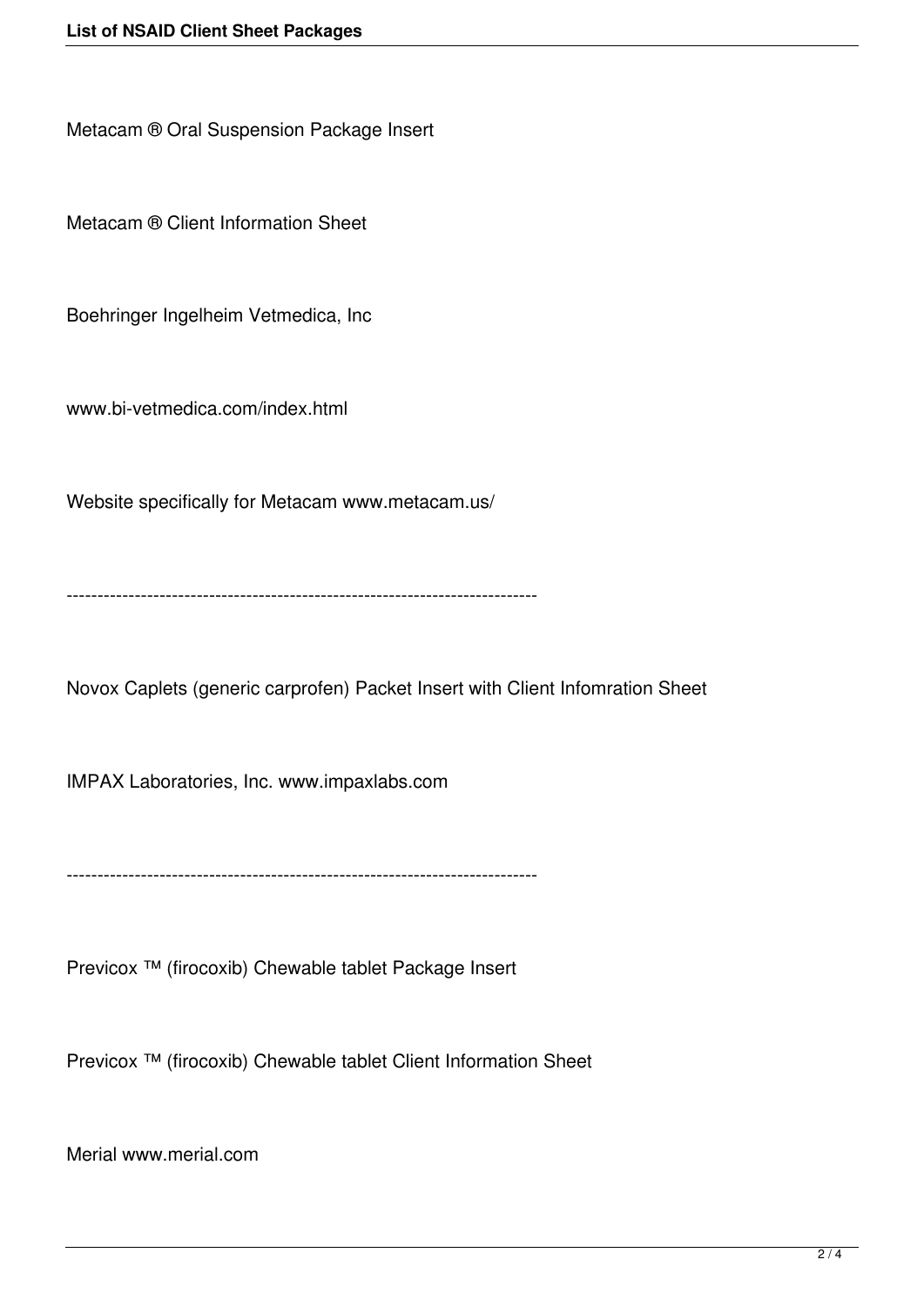----------------------------------------------------------------------------

Rimadyl ® Chewable Tablets (carprofen) Client Information Sheet

Rimadyl ® Caplets (carprofen) Package Insert

Rimadyl ® Sterile injectable solution (carprofen) Package insert

Pfizer Animal Health www.pfizer.com

Website specifically for rimadyl www.rimadyl.com

----------------------------------------------------------------------------

Surpass™ (1% diclofenac sodium) Package Insert with Client Information Sheet

IDEXX Laboratories www.idexx.com

----------------------------------------------------------------------------

Zubrin ™ (tepoxalin) rapidly-disintegrating tablets Client Information Sheet